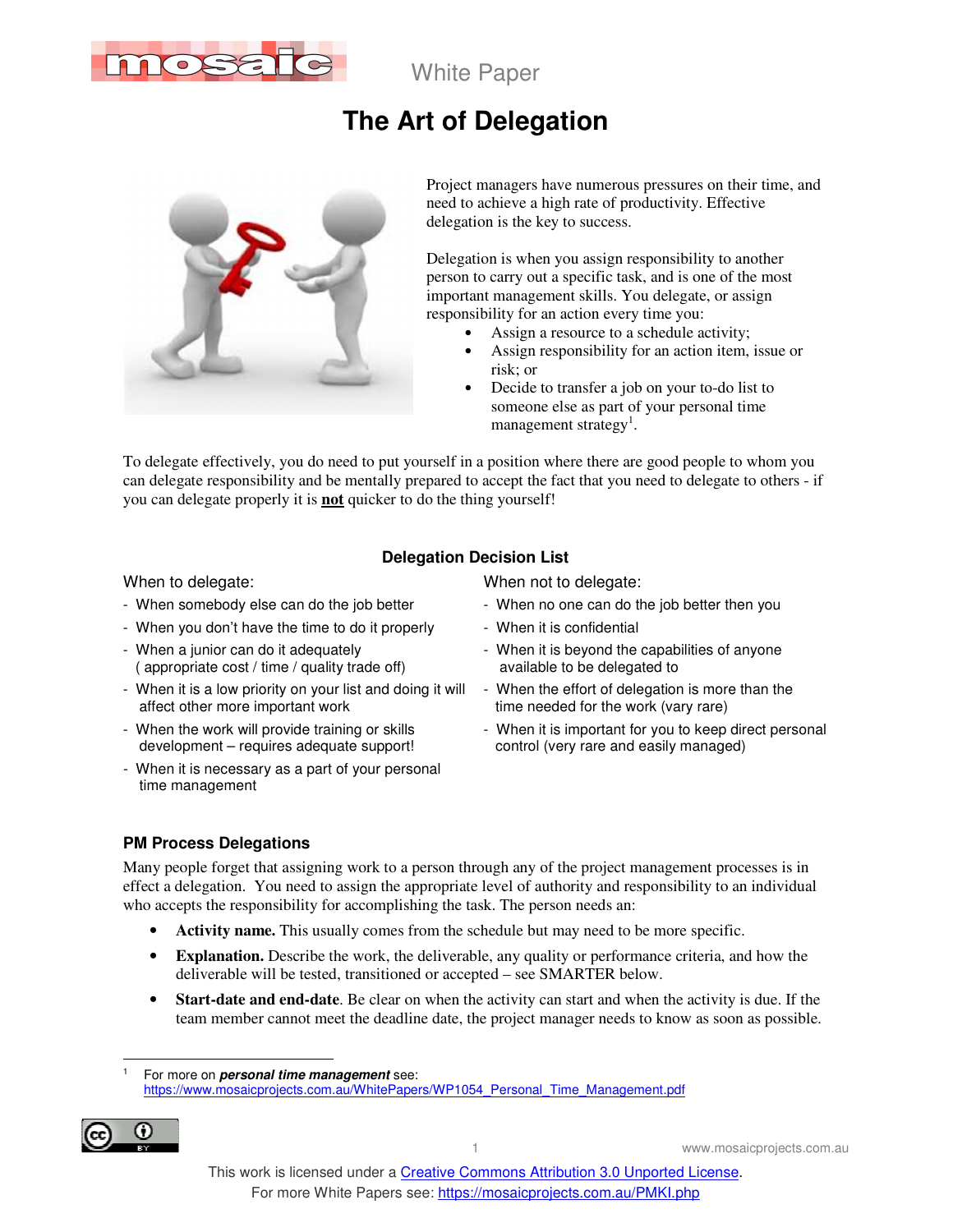

- **Estimate of the hours of effort and/or costs**. The parameters estimated for the work should be communicated. If these cannot be achieved the project manager know as soon as possible.
- **Constraints or dependencies**. Make sure the person understands any relationship with other activities or the wider environment, including things that may affect the start or progress of the work and other activities that may be dependent on output from the activity.
- Other resources. If there are other resources assigned to the activity, all of the people involved need to understand who is leading the work and their individual commitments or involvement.

#### **Personal Delegations**

Based on the available skills in the people you can delegate to; all of the tasks in your to-do list that have a low level of importance should be delegated and potentially some of the important ones as well. You need to focus on tasks that are in your area of expertise - where you can make the biggest difference for the entire team/project and allocate the rest of the items on your list amongst the team, based on their individual skill sets. Let the team know the process you've been through, the fact that you need their help, and the relevance and value of the tasks you are delegating.

#### **Making a Delegation**

To start the process first select the people to delegate to, based on their positive attitude and demonstrated willingness to challenge and contribute – people who already deliver what's expected of them in terms of timeliness and quality and go beyond what's expected. Having chosen the people, start small, build on what they already know and existing skills but also be prepared to use the delegation to help the person grow in confidences and capability by adding incremental 'extras' – make sure the additional challenges are seen as an opportunity, not a punishment.

Each delegation requires the person to:

- Know how to do the task (preferably they already have the skills or have access to coaching and mentoring<sup>2</sup> support).
- Why the task needs  $\text{doing}^3$  its relevance and their contribution to the greater objective.
- Exactly what has to be accomplished using the acronym SMARTER. Each delegation should follow these SMARTER rules:
	- o Specific
	- o Measurable
	- o Agreed
	- o Realistic
	- o Timebound
	- o Ethical
	- o Recorded

<sup>3</sup> Explaining what has to be achieved and why is at the core of effective delegation. For more on **effective explanation** see: https://www.mosaicprojects.com.au/WhitePapers/WP1090\_Effective\_Explanations.pdf



 $\overline{2}$ For more on **coaching and mentoring** see: https://mosaicprojects.com.au/Training-PM-Coach.php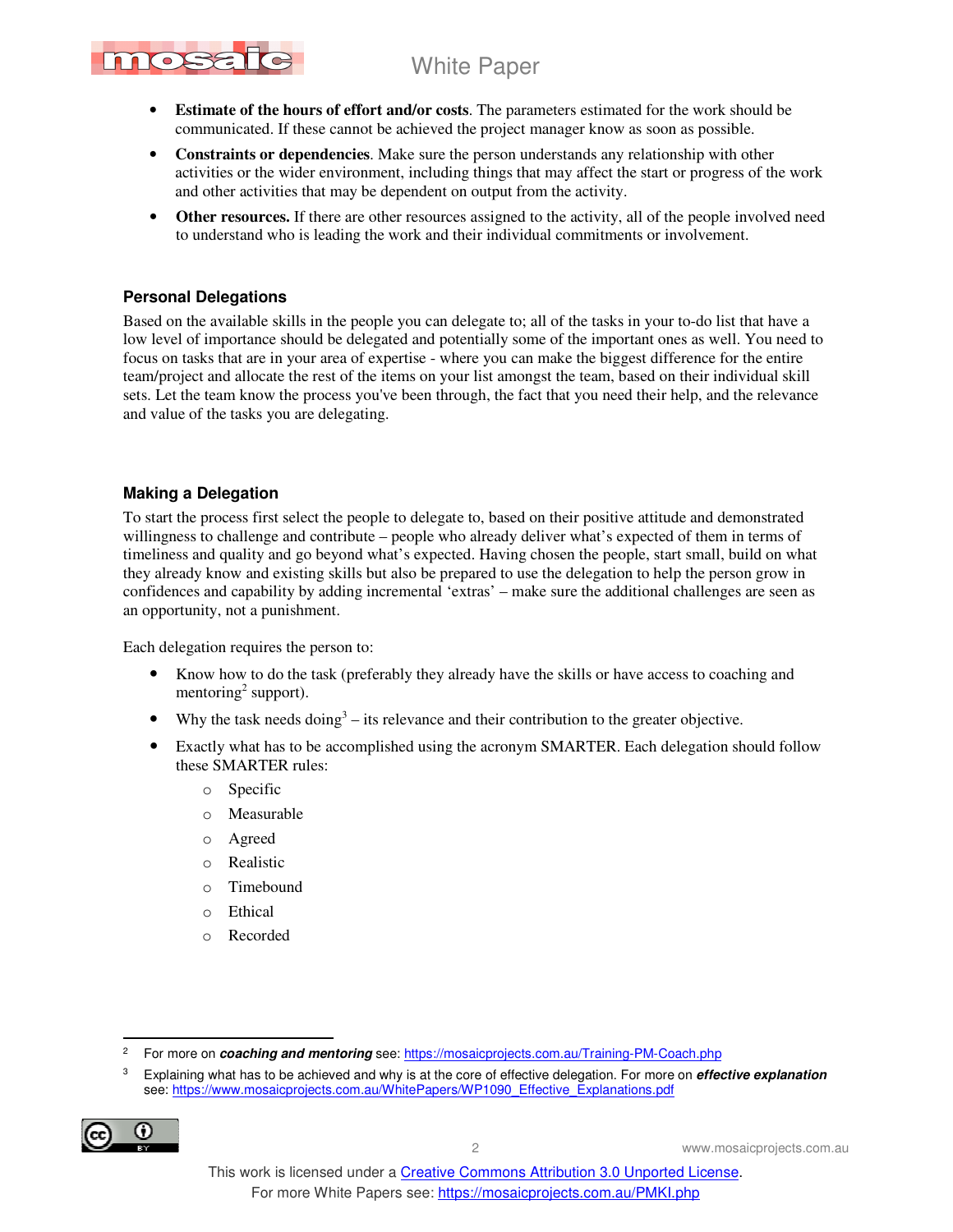

Manage the delegation:

- Meet regularly, face to face or if your team is split across many use collaboration tools, video conferencing or plain old phone calls.
- Monitor progress, use status or progress reports, timesheets or other ways to get the data you need to establish how well the work is progressing.
- Make time to socialise with your team members. The more 'together' your team feels, the easier it will be for them to work with each other and with you. The increased levels of trust make it easier to manage the work and them as individuals.

Good delegation saves you time, develops your people, grooms a successor, and motivates. Whereas poor delegation will de-motivate your team, confuse the other person and fail to achieve the task or purpose. To maximise the outcomes, regularly assess how each person is doing, how you are doing and where there have been 'failures' the cause of the failure, most of the time it's caused by management not the individual.

#### **Auftragstaktik – the use of 'bounded initiatives'**

The military doctrine of 'command and control' heavily influenced the structural approach to management characterised as 'Scientific Management' and the works of Taylor (1911). Scientific management assumes, amongst other things, that 'supervision must be achieved through a clear chain of command and through the application of impersonal rules' and that 'only those at the top have the capacity and opportunity to direct the enterprise'. This philosophy has strongly influenced the development of project management<sup>4</sup>. But does not offer the opportunity for autonomy and the motivation<sup>5</sup> obtained from self-direction, and does not represent effective military management!



More than 100 years ago Carl von Clausewitz wrote, "War is the realm of uncertainty; three quarters of the factors on which action in war is based are wrapped in a fog of greater or lesser uncertainty. . . . The commander must work in a medium which his eyes cannot see; which his best deductive powers cannot always fathom; and with which, because of constant changes, he can rarely become familiar." Substitute 'project' for war and the sentiment remains true today!

Following the defeat of the Prussian armies by Napoleon at the battles of Jena and Auerstedt in 1806, the concept of ridged process-oriented command and control structures has been progressively replaced by the concept of 'auftragstaktik', or directive command. These ideas were originally championed by Major

4 See **The Origins of Modern Project Management**: https://mosaicprojects.com.au/PDF\_Papers/P050\_Origins\_of\_Modern\_PM.pdf

<sup>5</sup> For more on *motivation* see: https://www.mosaicprojects.com.au/WhitePapers/WP1048\_Motivation.pdf



 $\overline{a}$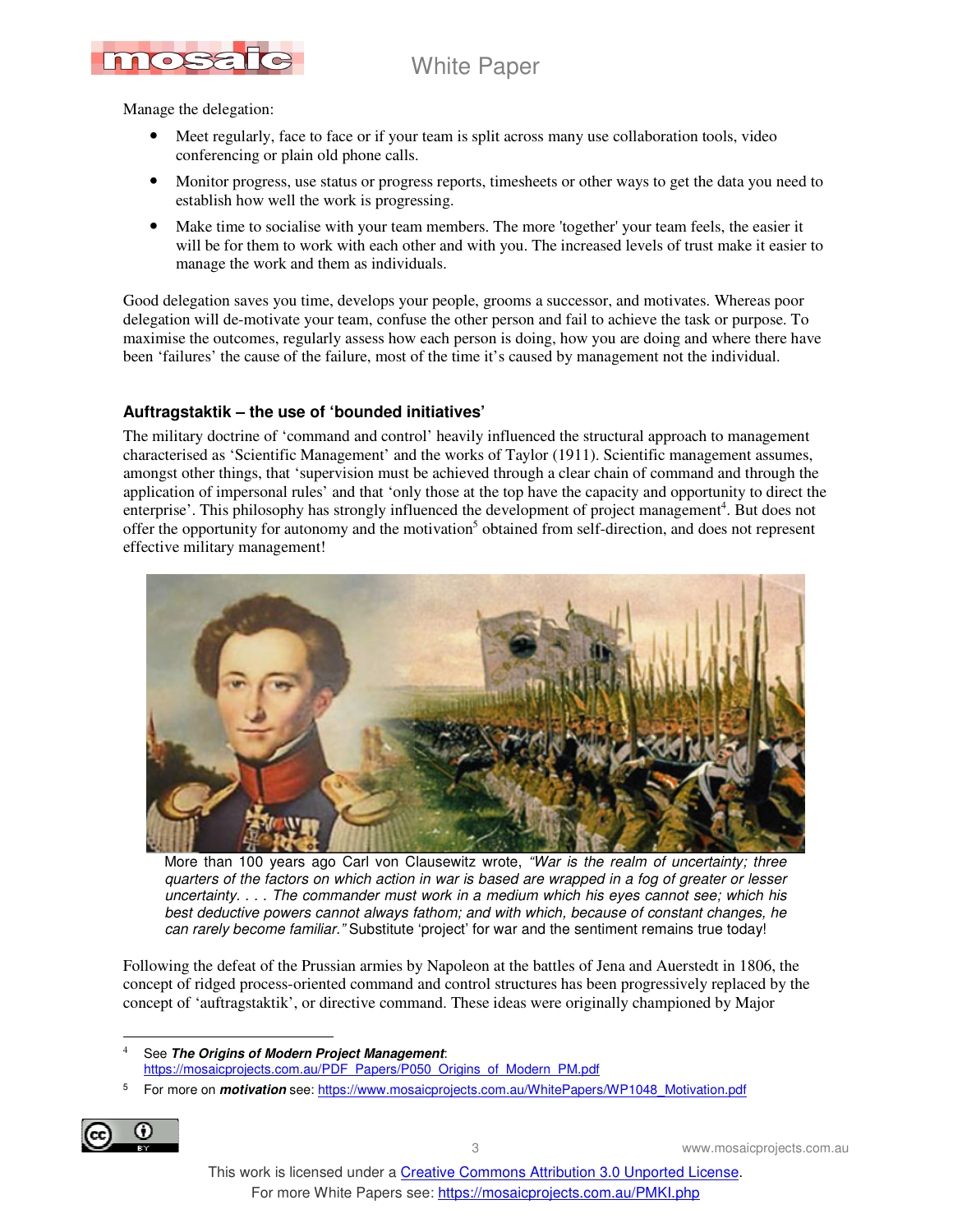

General Gerhard von Scharnhorst and were formalised by German Generalfeldmarschall Helmuth von Moltke who was the chief of staff of the Prussian Army for thirty years from 1857.

The core concept of auftragstaktik is 'bounded initiative'. Provided people within the organisation hierarchy have proper training and the organisational culture is strong, the leader's role is to clearly outline his/her intentions and rationale. Once this is understood, subordinate personnel can formulate their own plan of action for the tasks they are allocated and design appropriate responses to achieve the objectives based on their understanding of the actual situation, exploit opportunities and mitigate problems.

The investment necessary to achieve this capability is not simply a question of financial and material resources – time is critical both for the training of individuals and the development organisations. In von Moltke's army, a junior Prussian commander exercising his initiative on the battlefield was most likely drawing upon a variety of resources at his disposal including:

- 1. His understanding of his commander's explicitly stated directive that would have provided him with an appreciation of the situation, a specific task, and a description of the commander's intentions.
- 2. His beliefs about his organisation, his role within that organisation, and the degrees of freedom available to him in the exercise of that role.
- 3. His expertise in the technical aspects of the military profession.
- 4. His understanding of his commander and his peers.

These latter aspects are captured in the notion of 'implicit intent', would provide him with the basis for his course of action and bound the solution space available to him.

A General may wish to defend a city, a Brigade Commander defend his designated sector and within the sector, a Platoon Commander may be tasked with establishing a road block which involves one of his NCOs establishing a strongpoint. The General does not need to instruct the NCO on how to site the strong point, camouflage it or man it. At each level, good leaders will think 'two levels up' and provide oversight 'one level down'. The process is not random, Standard Operating Procedures<sup>6</sup> (SOP) define how specific tasks should be accomplished and 'bounded initiative' allows the individual leader to optimise the SOP for the specific circumstances he or she encounters to best support the overall intent of the commander. Von Moltke emphasised that he wanted to 'steer' initiative in the right direction.

These concepts are closely aligned with the human resources approach to management, which developed in the 1950s and 60s and emphasise a symbiotic relationship between individuals and organisations where 'democratic leadership is the most effective means of managing' and 'openness and participation are the most effective means of demonstrating democratic leadership'.

On very small projects, a project manager may be capable of directing and controlling the work of everyone in the team. However, as soon as the team or the technology grows beyond a relatively simple system direct 'command and control' becomes impossible and attempting to impose a ridged hierarchy based on formal instructions will lead to inefficiencies. Effective leaders establish clear guidelines and a system of protocols and standard operating procedures, within a chain of command, so that everyone in the project team knows what they to do and who is accountable.

The overall action of the team is unified by the leader's intent; within this space sub-teams and smaller work groups are allocated their individual missions and tasks within that higher intent. Once this framework is in place, properly trained team members have autonomy over their work and the opportunity to achieve mastery, but at the same time can see how their efforts contribute to the overall objectives. All intrinsic motivators!

-<br>6 For more on **Standard Operating Procedures** see: https://www.mosaicprojects.com.au/WhitePapers/WP1086\_Standard\_Operating\_Procedures.pdf

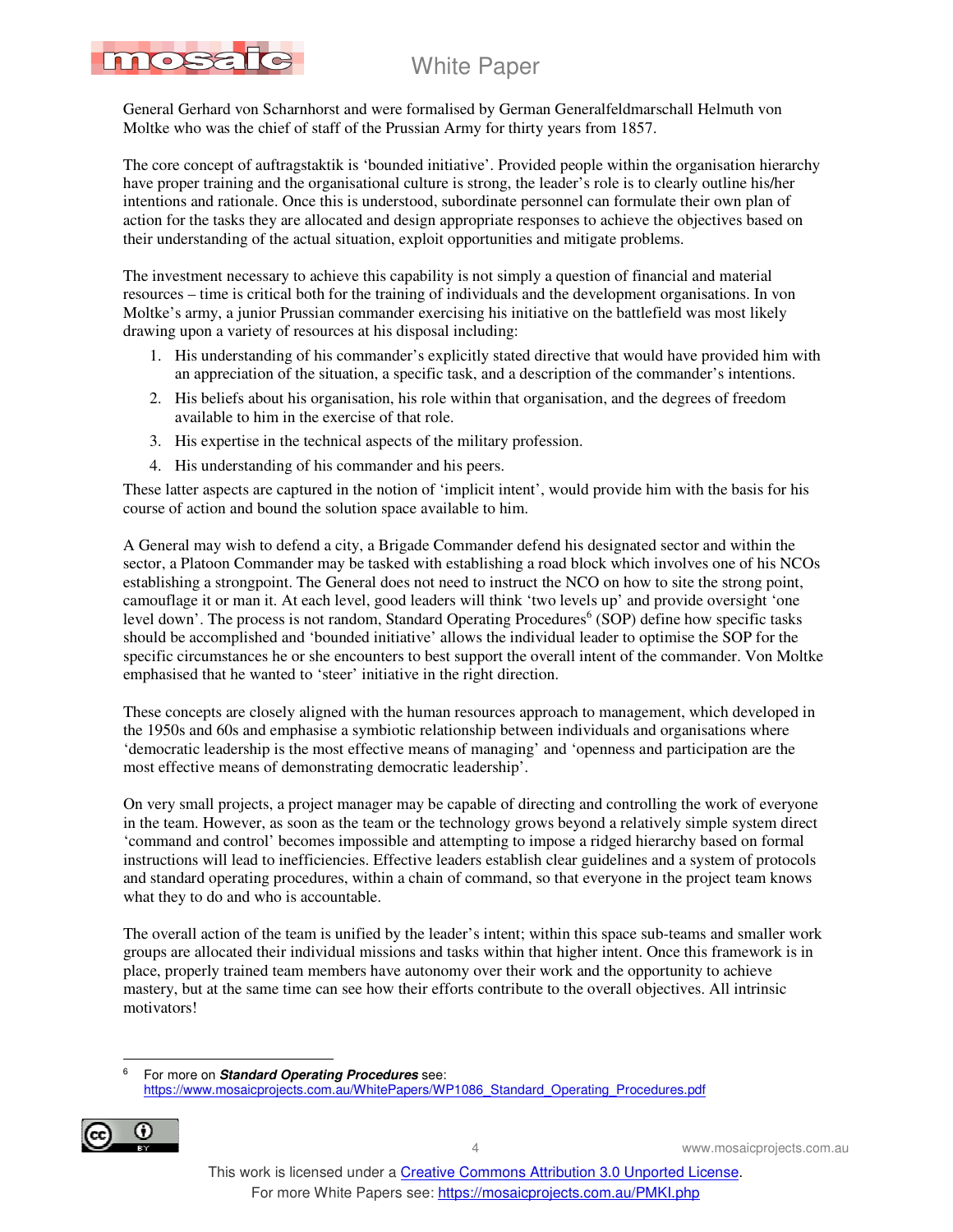

Auftragstaktik is not an easy option, the team needs better leadership, better training and the willingness to engage in taking 'bounded initiatives' but overall it offers a much better way of achieving the project's objectives.

Applying these concepts does not reduce the importance of the normal project management artefacts such as the schedule and cost plan; what changes is the way these artefacts are used. In a decentralised management structure, the Project Plan defines the guidelines and framework the team will work within rather than attempting to prescribe how they will work<sup>7</sup>. Innovation and improvisation are encouraged within the boundaries to drive continuous improvement.

### **Delegation Check List**

To delegate work to team members, everyone needs to be clear about the following:

- **Activity name.** A clear, unique name to facilitate effective communication.
- An explanation. The reason the work being delegated needs to be clearly defined together with authority levels and escalation options.
- **The deliverable**. The team member needs to understand the cope of the work and the deliverable or work component (a portion of a larger deliverable) that he/she is expected to complete. If there are quality criteria to meet, the team member should know these quality requirements and any relevant acceptance criteria.
- **Start-date and end-date**. Everyone needs to be clear on when the activity can start and when the activity is due to be completed. If the team member cannot meet the deadline date, he/she needs to let the project manager know as soon as possible.
- **Estimated effort and costs (optional)**. If the team member cannot complete the work within the time and cost estimate, he/she needs to let the project manager know as soon as possible with the reason if known and any suggestions to resolve the problem<sup>8</sup>.
- **Dependencies and constraints**. Make sure the team member knows the relationship between his/her work and any other activities – ones that are waiting on the deliverable or ones that must be completed before his/her work can start (or continue).
- **Other resources**. Communicate if there are other people or resources working on the same activities. The team member must understand their role and who has overall responsibility for the activity.

If team members understand the work perfectly but don't deliver on time, you may have a performance problem. However, if the team member is not clear about the work they have been assigned or the due date, the project manager may have a communication problem.

### **Remember the RAAP box**

Where the person being delegated to has to manage the work of others to achieve the required outcome it is important to remember the RAAP box when making the delegation. The RAAP box has four sides labelled:

- **R** for Responsibility
- **A** for Accountability
- **A** for Authority
- **P** for Power



- $\ddot{\phantom{a}}$ 7 For more on this see **Project Controls in the C21 – What works / What's fiction**: https://mosaicprojects.com.au/PDF\_Papers/P083\_Project\_Controls\_in\_the\_C21.pdf
- 8 For more on **problem solving** see: http://www.mosaicprojects.com.au/WhitePapers/WP1013\_Problem\_Solving.pdf